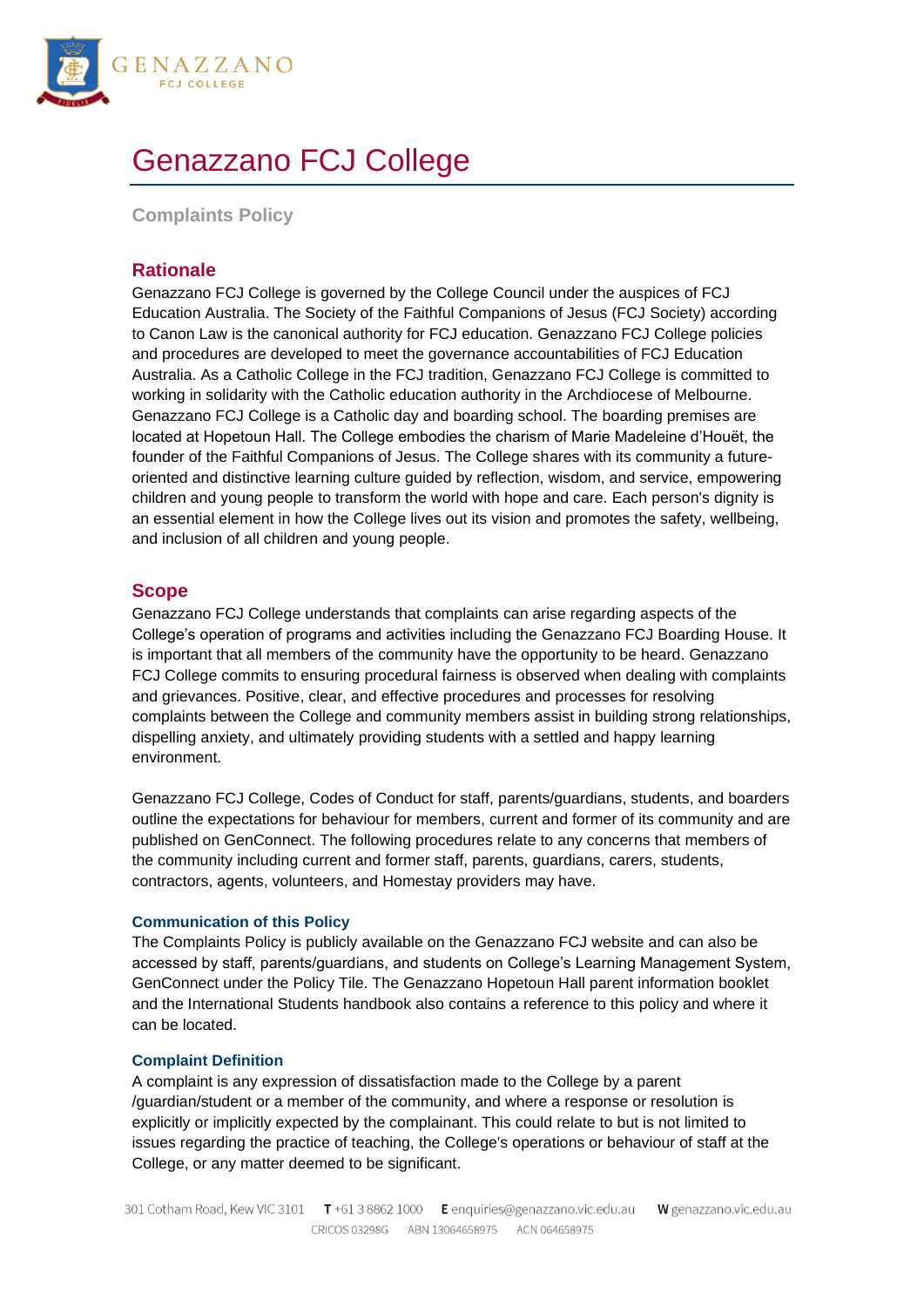

The College accepts that complaints may either be formal or informal. An informal complaint is generally less serious in nature and may arise from a stakeholder (e.g., a parent) having a contrary view to the College and/or a College decision. The complainant will generally not require a formal investigation into the complaint, in these instances. Any other complaint should be deemed as a formal complaint.

# **Enabling Structures – How to Make a Complaint**

#### **Misconduct or serious misconduct**

All complaints of alleged misconduct or serious misconduct by a teacher or staff member should be reported to the Principal of Genazzano FCJ College [\(principal@genazzano.vic.edu.au\)](mailto:principal@genazzano.vic.edu.au).

#### **Child abuse (including sexual offences)**

All complaints of alleged child abuse (including sexual offences) of a school student should be reported to the Principal of Genazzano FCJ College [\(principal@genazzano.vic.edu.au\)](mailto:principal@genazzano.vic.edu.au).

There are legal obligations on all adults to report child abuse to Police once a reasonable belief is formed that a sexual offence has been committed against a child. Failure to disclose a sexual offence against a child is a criminal offence under section 327 of the Crimes Act 1958 (Vic.) and applies to all adults (18 years of age and over) in Victoria.

Communication with children under 16 years of age by teachers, staff, or any other person to prepare or 'groom' a child for future sexual activity is a criminal offence under section 49M (1) of the Crimes Act and must be reported to the Police. The offence of grooming applies to any person aged 18 years or over and does not apply to communication between people who are both under 18 years of age. For further information, refer to the Genazzano FCJ College Child Protection Policy and Reporting obligations saved on GenConnect.

## **Complaints relating to the Principal**

In the case of a complaint relating to the Principal of Genazzano FCJ College, the Chair of the College Council is to be informed.

#### **Complaints relating to the clergy or other religious persons**

If the complaint relates to the clergy or other religious persons, the complainant is to contact and seek advice from the Victorian Professional Standards Office 1800 816 030.

Please note if the priest or religious person is a member of a religious order, the complainant is to also contact the Province Leader or Professional Standards Office of that congregation or religious order or the Archdiocese of Melbourne 03 9926 5677.

#### **Complaints related to International Students**

The complainant is to refer to the International Student Grievance Policy or International Students Complaints and Appeals process for further specific details or additional support available under the ESOS Act.

#### **Complaints related to curriculum issues**

In the first instance, raise the matter via email with the subject teacher. Complainants are strongly discouraged from sending or discussing confidential, contentious, or emotional information by email. This is best done via a meeting or phone call.

## **Complaints related to wellbeing and pastoral care issues**

Where this complaint relates to a student in the first instance, raise the matter via email with the child's Homeroom teacher and/or the Director of Boarding.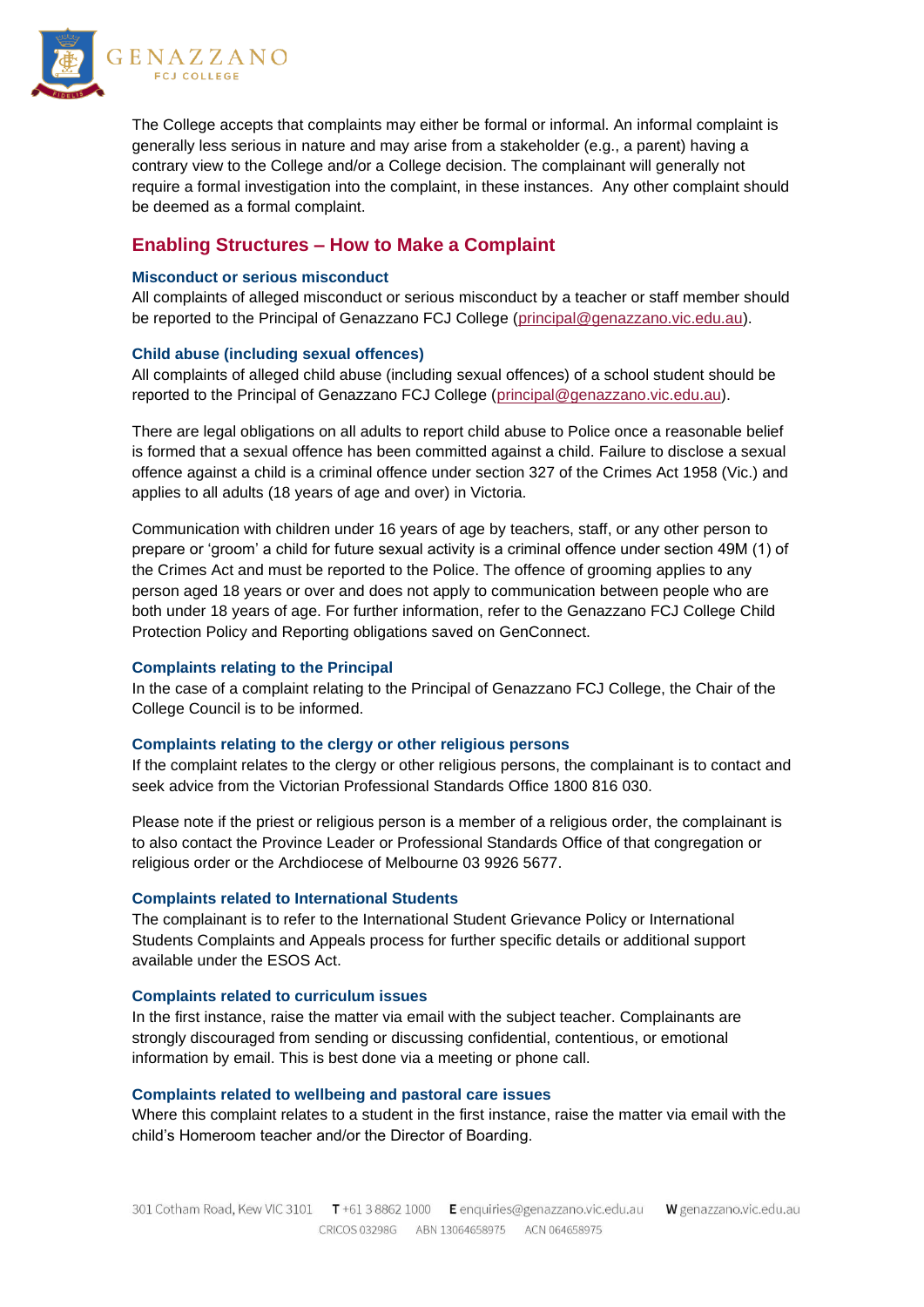



Where this complaint relates to a College staff member in the first instance raise the matter via email with the direct line manager.

## **Complaints related to occupational health and safety issues and infrastructure**

In the first instance, raise the matter via email using [principal@genazzano.vic.edu.au.](mailto:principal@genazzano.vic.edu.au) The complaint will be directed to the correct staff member within the College who will contact the complainant.

## **Complaints related to the College's decision making processes or philosophy**

In the first instance, raise the matter via email using [principal@genazzano.vic.edu.au.](mailto:principal@genazzano.vic.edu.au) The complaint will be directed to the correct staff member within the College who will contact the complainant.

## **Anonymous complaints**

Genazzano FCJ College will endeavour to address and respond to all complaints. In some situations, Genazzano FCJ College might not respond to complaints that are made anonymously and lack sufficient detail to enable an investigation or resolution of the matter. To ensure procedural fairness, respondents have a right to know the particulars of the allegations being made against them and be given an opportunity to respond to them.

# **Procedures for informal and formal complaints and resolutions**

Genazzano FCJ College has developed and maintains a fair, effective, and efficient complaint handling procedure so that complaints about events or decisions at Genazzano FCJ College are addressed. The following steps can guide the procedure in making a complaint about issues arising at Genazzano FCJ College.

## **Informal resolution procedures**

After receiving a complaint, the staff member will acknowledge the complainant's email within two working days. An informal discussion or email exchange between the parties will usually address the complaint. At times, parties may be assisted to resolve a misunderstanding, miscommunication, or lack of clarity through the support of another person, such as another member of the College Leadership group. Where this is required the staff member will explain this to the complainant and establish dates and times for both parties to meet and clarify when the complainant can expect to hear further information or have a resolution. If the matter cannot be resolved informally or if the complainant wishes then they can escalate their concern and make a formal complaint.

## **Formal resolution procedures**

When a complaint cannot be resolved informally, or if the complainant wishes to make a formal complaint, then the complainant can contact a member of the College Leadership group via email or inform the Principal using the Complaints and Grievances Form. (Appendix One)

Genazzano FCJ College has developed and maintains a fair, effective, and efficient complainthandling procedure so that complaints can be addressed. The following steps can guide the procedure when making a complaint about issues arising at Genazzano FCJ College.

In all cases:

- Confidentiality is respected.
- The complainant is not victimised as a result of a complaint being made.
- The complainant may be accompanied to meetings by another person of their choice as a support person. The complainant is requested to notify the College in advance if they wish to bring a support person to the meeting.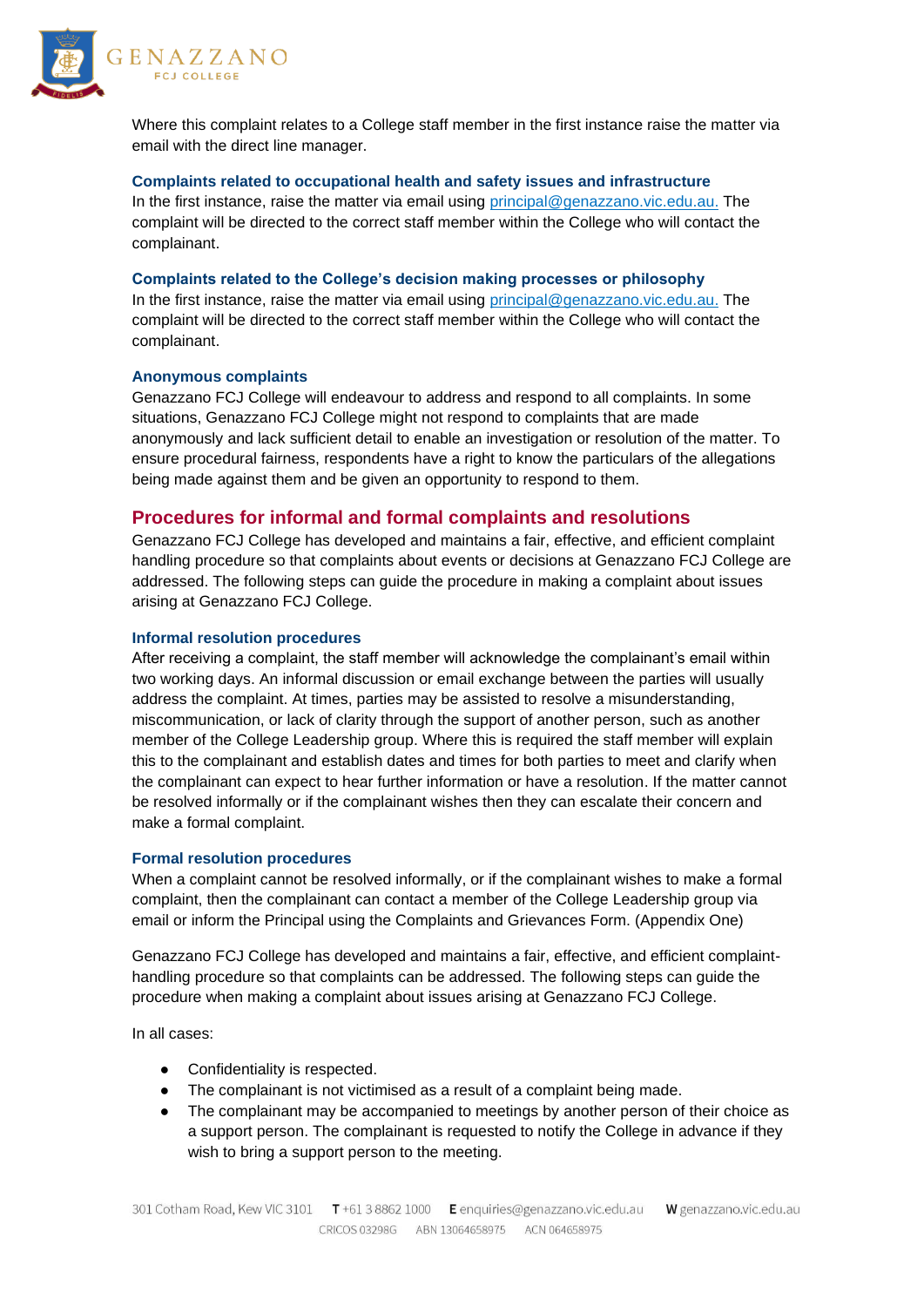

#### GENAZZANO **FCJ COLLEGE**

- Enables in all cases the person against whom the complaint has been enabled to respond and to be accompanied to a meeting by a person.
- When a formal complaint is received, it will be acknowledged and the complainant will be provided with a copy of this Policy so they can understand the procedures that will be followed in dealing with their complaint.
- The complainant will be notified of the outcome of the inquiry in writing. Privacy laws may prohibit information being provided to the complainant of any specific action that has been taken in relation to individuals about whom the complaint has been raised.

# **Timeframe for dealing with formal complaints**

In moving to more formal procedures, the Principal or a member of the College Leadership group will undertake the inquiry in the following manner, ensuring procedural fairness is observed.

The College will acknowledge a formal complaint within two working days. The College will then respond to the complainant within ten working days to establish the timeframe to conduct the inquiry. This will establish dates and times for parties to meet and clarify when the complainant can expect to hear further information or have a resolution.

# **Recording complaints**

The College is committed to fair and equitable procedures and practices; therefore, all complaints are taken seriously and formal discussions and procedures involving complaints will be documented by the College.

The following information about complaints received will be recorded on the Complaints Register:

- contact details of the complainant
- date of complaint and method of communication
- nature of the complaint and if appropriate the requested resolution
- name of the staff member handling the issue
- any actions and the timeframe taken, minutes of meetings, and communication
- a statement of the outcome, including the closure date and date of advising the complainant of the outcome.

## **Expectations of and information for parents and guardians**

In making a complaint, the College requests and expects that the complainant will:

- raise the concern or complaint as soon as possible after the issue has arisen
- communicate and respond in ways that are constructive, fair, and respectful
- provide complete and factual information about the concern or complaint
- observe confidentiality and respect for sensitive issues
- act in good faith to achieve an outcome acceptable to all parties
- have realistic and reasonable expectations about possible outcomes/remedies.

If the concern/complaint relates to a child's treatment by another student or students while at Genazzano FCJ College, the College expects that the complaint will be directed to the Director of Boarding or the Dean of Senior or Junior School. In accordance with the Parent/Guardian, Code of Conduct complainants should not approach another student or their family to discuss an issue that pertains to issues or incidents that have arisen at the College.

Parents and guardians making complaints are to be respectful, confidential, and courteous. Parents who are unreasonable, threatening, or discourteous can expect their discussions with the College to be terminated until such time as an alternative discussion time is arranged by the College.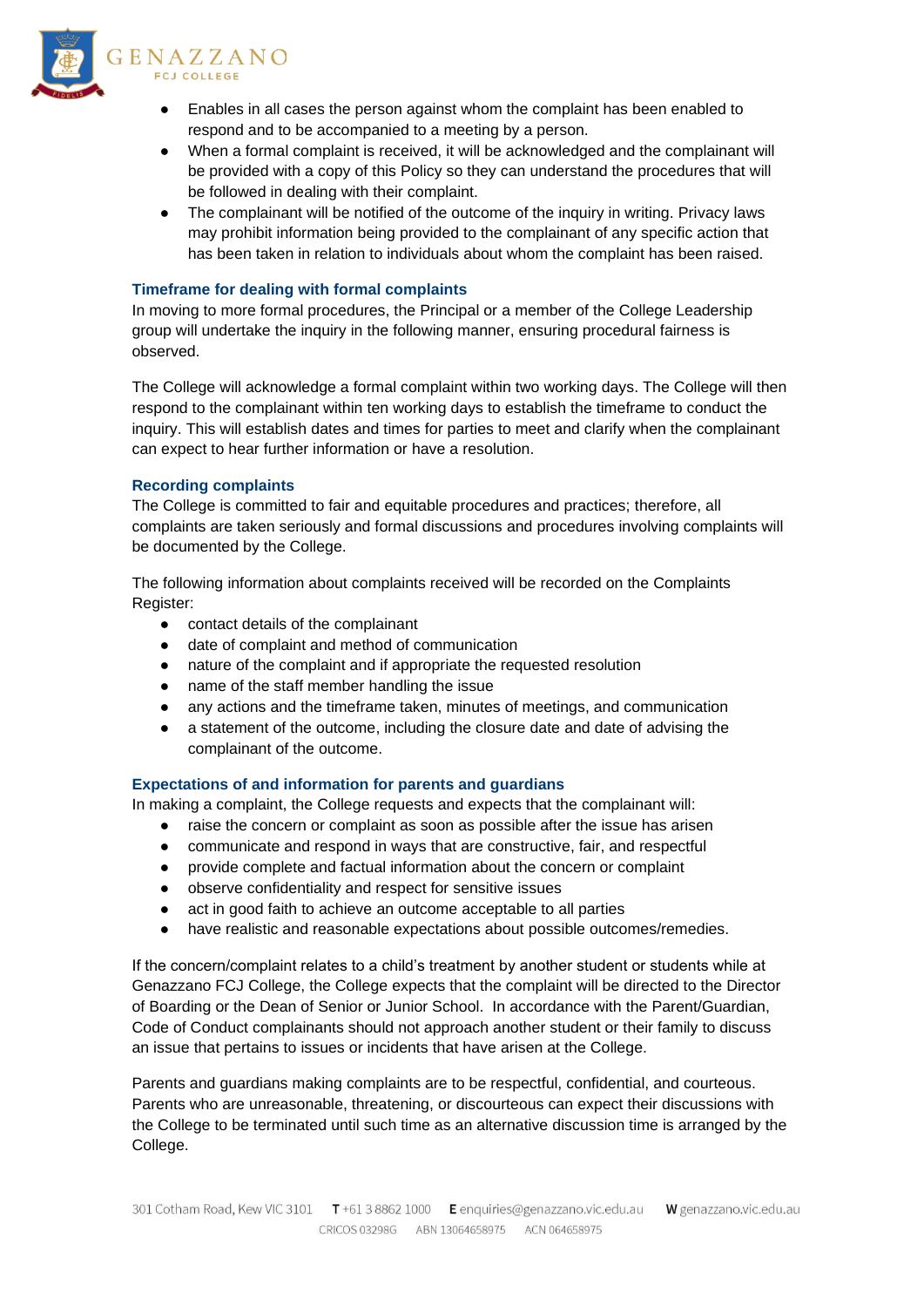

## **Outcomes of complaints**

Outcomes to complaints and grievances may include the following:

- $a$  apology either verbal or written
- $median with$  an internal or external mediator
- official warning
- disciplinary action
- behavioural contract (in the case of a student)
- pastoral or spiritual care
- an understanding that the behaviour will not be repeated
- a change in policy or procedure.

## **Complaints and the Media**

The Principal is the primary spokesperson for Genazzano on any matters relating to the media. This authority may be delegated to a Deputy Principal from time to time as appropriate but individual staff must not indicate in any way that they are representing Genazzano when speaking to, or writing for the media, without the prior approval of the Principal.

#### **Complaint escalation**

If the complaint is unable to be resolved to the satisfaction of the complainant, but the matter is however finalised, the complainant has the right to seek alternative independent or other advice, or contact other entities listed below.

#### ● **Victorian Registration and Qualifications Authority (VRQA)**

You have two options to submit your complaint:

- 1. [Complete the online form](http://www.vrqa.vic.gov.au/StateRegister/Public.aspx/LodgeComplaint)
- 2. Send a letter: Manager, Complaints Unit VRQA GPO Box 2317 MELBOURNE VIC 3001

#### ● **Victorian Curriculum Assessment Authority**

Suzy Chandler Executive Director, Curriculum Division Victorian Curriculum and Assessment Authority Level 7, 2 Lonsdale Street MELBOURNE VIC 3000

## ● **Melbourne Archdiocese Catholic Schools (MACS)**

Register a complaint about Melbourne Archdiocese Catholic Schools, Catholic school, or Catholic school personnel using our [Resolve form.](https://cem.poloniouslive.com/webform/ResolveWebForm)

● **Ombudsman Victoria**

Level 2, 570 Bourke Street MELBOURNE VIC 3000 +61 3 9613 6222